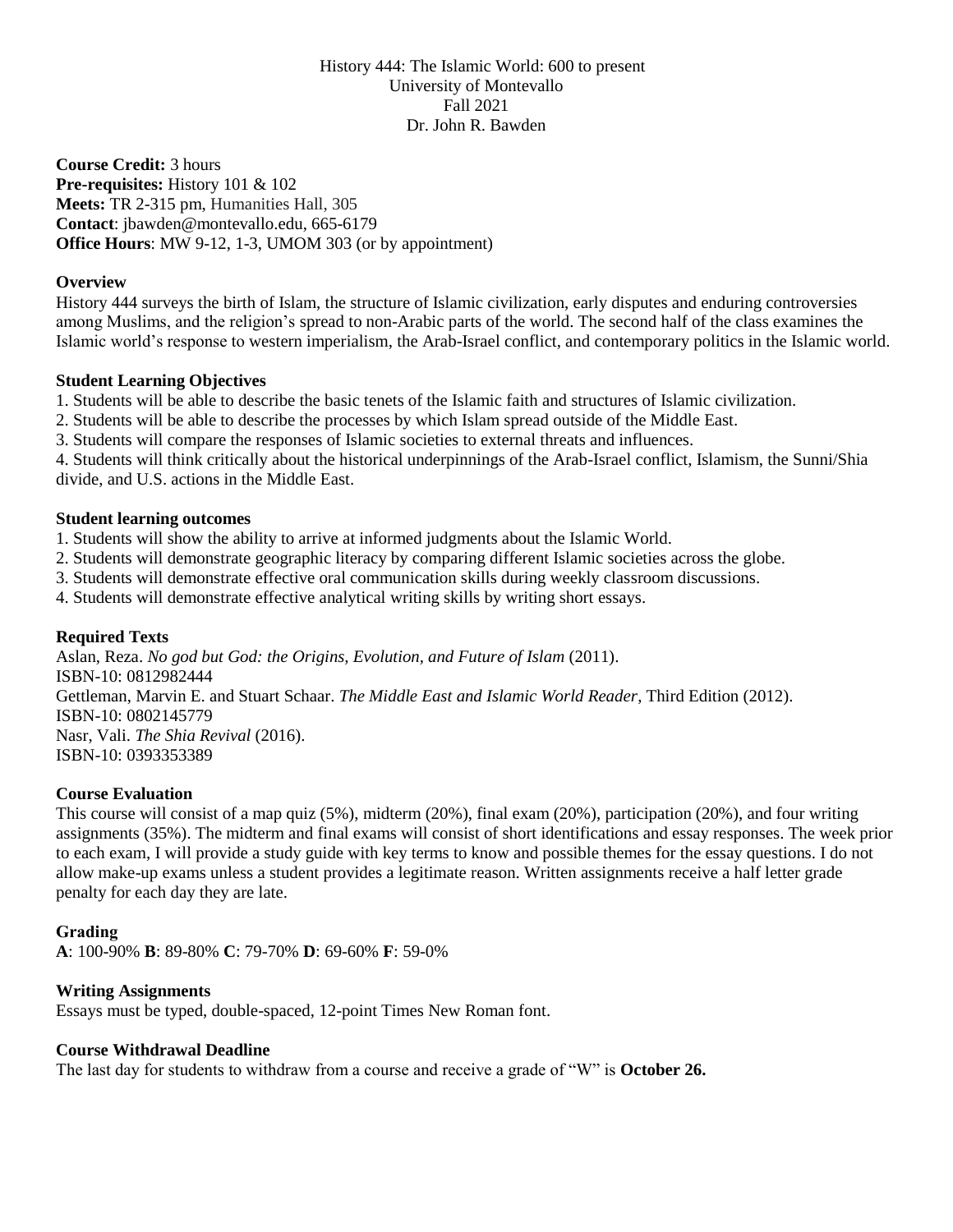## **Graduate Level**

Graduate students in History 544 will write a historiographical essay about a topic of the student's choosing (e.g., The Sack of Baghdad, Fall of Constantinople, Armenian Genocide, Gallipoli Campaign, Partition of India, Six Day War, Iranian Revolution, etc.). The essay will introduce the basic facts of what happened (1-2 pages) before moving on to a review of its interpretation by at least three scholars (3-4 pages). The purpose of the assignment is to gain knowledge of academic debates about a controversial event in the Islamic World, not just what happened, but what it means. Graduate students will present their findings to the class (3-5 minutes). This assignment takes the place of writing assignment #3.

## **Attendance and Participation**

Attendance in this class is crucial on Thursdays. Your participation grade is determined by the quality of your participation during classroom discussion. Naturally, missing class negatively affects your participation grade. There is a *mandatory* class visit to the Birmingham Islamic Society (BIS) in Hoover. Attending this event is an important part of your participation grade. BIS is located at 2524 Hackberry Lane, Hoover, AL 35226. YOU MUST dress modestly: no shorts, tank tops, skirts above the knee, sleeveless shirts, etc.

## **Plagiarism and Academic Dishonesty**

To claim as one's own the ideas or words of another is plagiarism. Plagiarism is defined as the following: using the exact words of another person's work/writing without acknowledgement of your source through the use of quotation marks and correct citation/documentation; rephrasing a passage of another writer without giving proper credit; using someone else's facts or ideas without acknowledgement; using a piece of writing for one course that was already used in a previous course. Cheating on exams or assignments is also an affront to the principle of academic honesty. At the very minimum, an assignment on which plagiarism or cheating has occurred will receive no credit, i.e. a "zero," and an Academic Dishonesty Incident Form concerning the incident will be kept on file in the Office of the Vice President for Student Affairs. Individual circumstances will determine other consequences.

## **ForUM Email**

You are responsible for monitoring and managing your account regularly, even during breaks. You are responsible for all announcements, requests, and/or sensitive information delivered to your UM e-mail account, including information related to this course. You may electronically forward your UM e-mail to another e-mail address (e.g., @gmail.com, @hotmail.com), but at your own risk. The University is not responsible for the handling of forwarded e-mail. Having email forwarded does not absolve you from the responsibilities associated with communication sent to your official UM email address. If you have any questions regarding or problems with your UM email account, you should contact the Solution Center (205-665-6512). The Solution Center is available Monday – Thursday, 8:00 am-7:00 pm; Friday, 8:00 a.m.-5:00 p.m.

## **Primary source material**

http://legacy.fordham.edu/halsall/sbook1d.asp#

## **Disclaimer**

I reserve the right, after written announcement, to change course requirements or the method of assessment.

## **Course Schedule**

| Week 1 |                                                               |
|--------|---------------------------------------------------------------|
| 8/24   | Introductions                                                 |
| 8/26   | The Prophet, Islam's beginnings                               |
|        | Discuss Aslan, <i>No god but God</i> , Chapters 1-2, pp. 3-49 |
| Week 2 |                                                               |
| 8/31   | Islamic Empire                                                |
| 9/2    | Islamic concepts                                              |
|        | Writing Assignment #1 due 9/2                                 |
|        | Read Aslan, <i>No god but God</i> , Chapter 3-5, pp. 50-139   |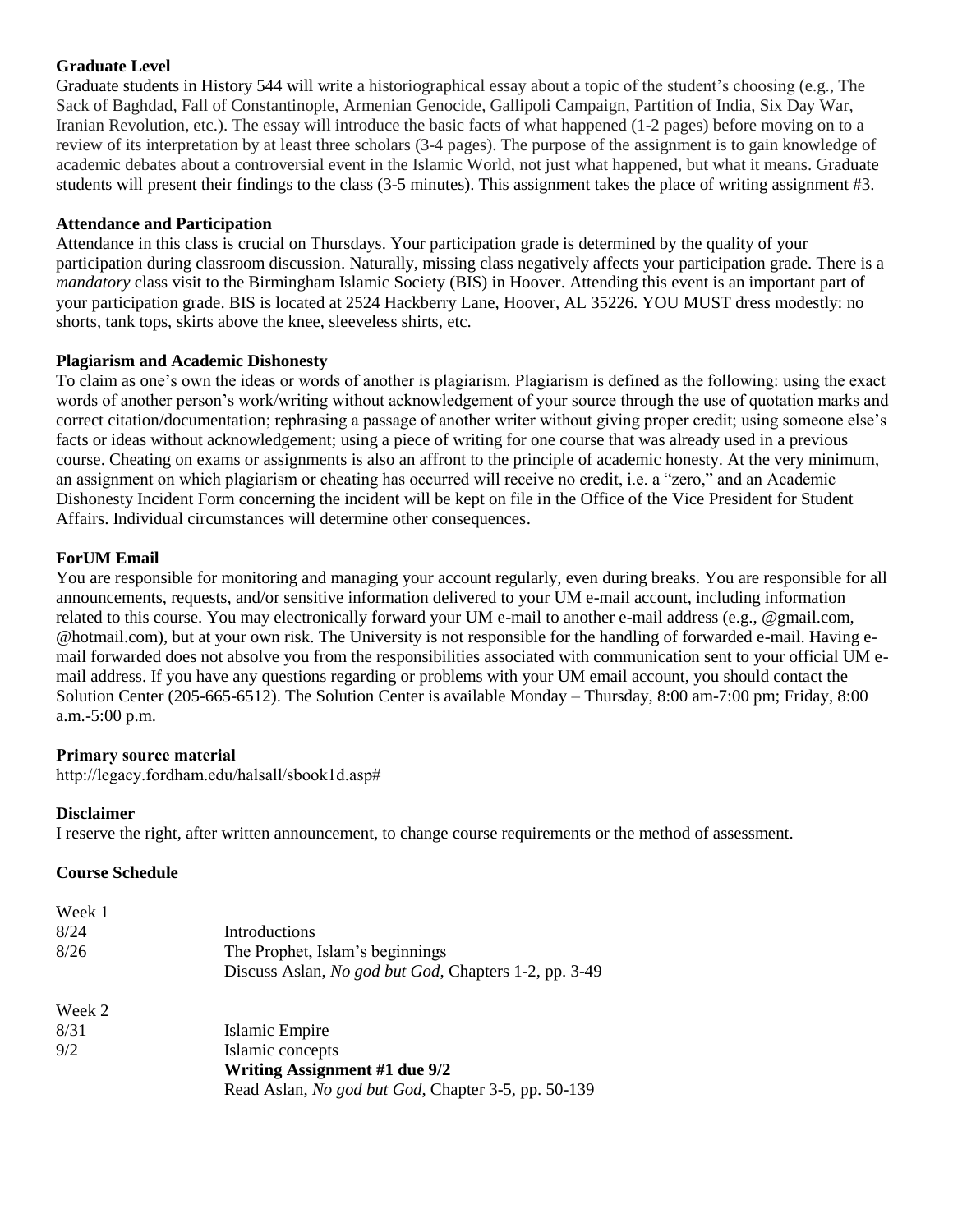| Week 3  |                                                                                     |
|---------|-------------------------------------------------------------------------------------|
| 9/7     | Umayyad and Abbasid Caliphates                                                      |
| 9/9     | Islamic Golden Age                                                                  |
|         | Read Aslan, No god but God, Chapters 6-8, pp. 140-219                               |
|         | Map Quiz on 9/9                                                                     |
| Week 4  |                                                                                     |
| 9/14    | Islam in Spain                                                                      |
| 9/16    | Islam in Africa                                                                     |
|         | Writing Assignment #2 due 9/16                                                      |
| Week 5  |                                                                                     |
| 9/21    | Islam in Asia                                                                       |
| 9/23    | The Crusades & the Mongol Empire                                                    |
|         | Discuss Gettleman, The Middle East and Islamic World Reader, Chapter II, pp. 37-65  |
| Week 6  |                                                                                     |
| 9/28    | The Gunpowder Empires                                                               |
| 9/30    | Mughals, Saffavids, & Ottomans                                                      |
|         | Discuss Gettleman, The Middle East and Islamic World Reader, Chapter III, pp. 69-99 |
| Week 7  |                                                                                     |
| 10/5    | Imperialism & the Western Challenge                                                 |
| 10/7    | <b>MIDTERM</b>                                                                      |
| Week 8  |                                                                                     |
| 10/12   | <b>Field trip to Birmingham Islamic Society (BIS)</b>                               |
|         | Depart Montevallo @ 3:15pm                                                          |
|         | Meet in BIS Parking Lot @ 4pm                                                       |
|         | 2524 Hackberry Ln Birmingham 35226                                                  |
| 10/14   | No class                                                                            |
| Week 9  |                                                                                     |
| 10/19   | World War I                                                                         |
| 10/21   | <b>Treaty of Sèvres</b>                                                             |
|         | Discuss Gettleman, The Middle East and Islamic World Reader, Chapter IV, pp. 103-43 |
| Week 10 |                                                                                     |
| 10/26   | World War II & the Partition of India                                               |
| 10/28   | Arab Nationalism                                                                    |
|         | Discuss Gettleman, The Middle East and Islamic World Reader, Chapter V, pp. 147-88  |
| Week 11 |                                                                                     |
| 11/2    | <b>Postwar Developments</b>                                                         |
| 11/4    | The Arab-Israel conflict                                                            |
|         | Writing Assignment #3 due 11/4                                                      |
|         | Watch: Inch'Allah                                                                   |
| Week 12 |                                                                                     |
| 11/9    | Decolonization and postwar migrations                                               |
| 11/11   | The Iranian Revolution                                                              |
|         | Guests: Carolyn & Sohail Rabbani                                                    |